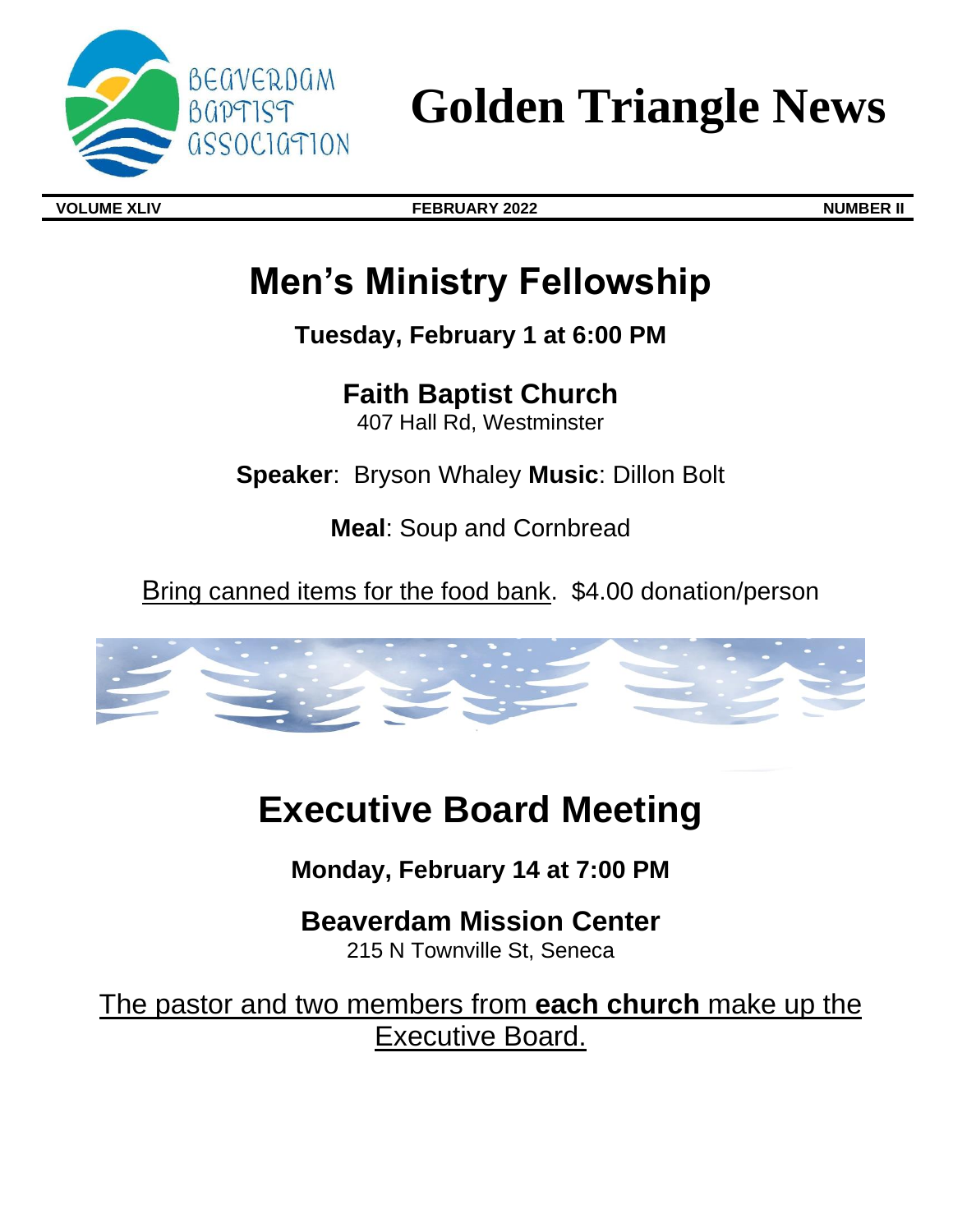### From the DOM,

I wanted to use my space in this month's Golden Triangle News to update you on our association's efforts to assist churches with revitalization options. We announced in 2021 the formation of an Associational Revitalization Team. The members of our team are committed to helping churches look to the future with hope and excitement as they seek to bring God much glory! The members of our Revitalization Team have attended numerous conferences and seminars in order to receive the training necessary to better assist our churches. In March of this year, our team, for the second year, will be attending the North American Mission Board's Replant Lab (March 14-15) in Atlanta. The Replant Lab features some of the best revitalization practitioners from across the country. Our Associational Revitalization Team members have also attended the South Carolina Baptist Convention's 2021 Revitalization Summit and various other training opportunities offered across the state by our state convention and the Lexington Baptist Association.

Words cannot describe to you how thrilled I am that two of our Beaverdam Association churches (Lydia Baptist Church and Corinth Baptist Church -Westminster) voted unanimously to be a part of the Revitalization/Futuring process. Lydia Baptist Church entered into the process in the fall of 2021 and should be receiving their recommendations from our Revitalization Team in the days ahead. Corinth Baptist Church - Westminster began the process in January 2022 (Exploration Phase I) and should receive their recommendation around May-June 2022.

I look forward to, hopefully, other churches making the decision in the weeks/months to come to follow the example of Lydia and Corinth. I am so proud of those two churches for their willingness to begin the journey and for their desire to look forward to a future that "Brings God Much Glory". After all, the ultimate goal of the Revitalization Process IS for churches to "Bring God Much Glory".

If your church would like to know more about the Revitalization Process, please contact me at 864-882-7070. I would love to come and share with your church details about the Revitalization/Futuring Process and how your church can become part of it.

### *David*

### *Below is a sample copy of the how the Revitalization/Futuring process looks.*



Mondays at 9:00 AM **Pastors' Prayer Time**  Beaverdam Mission Center

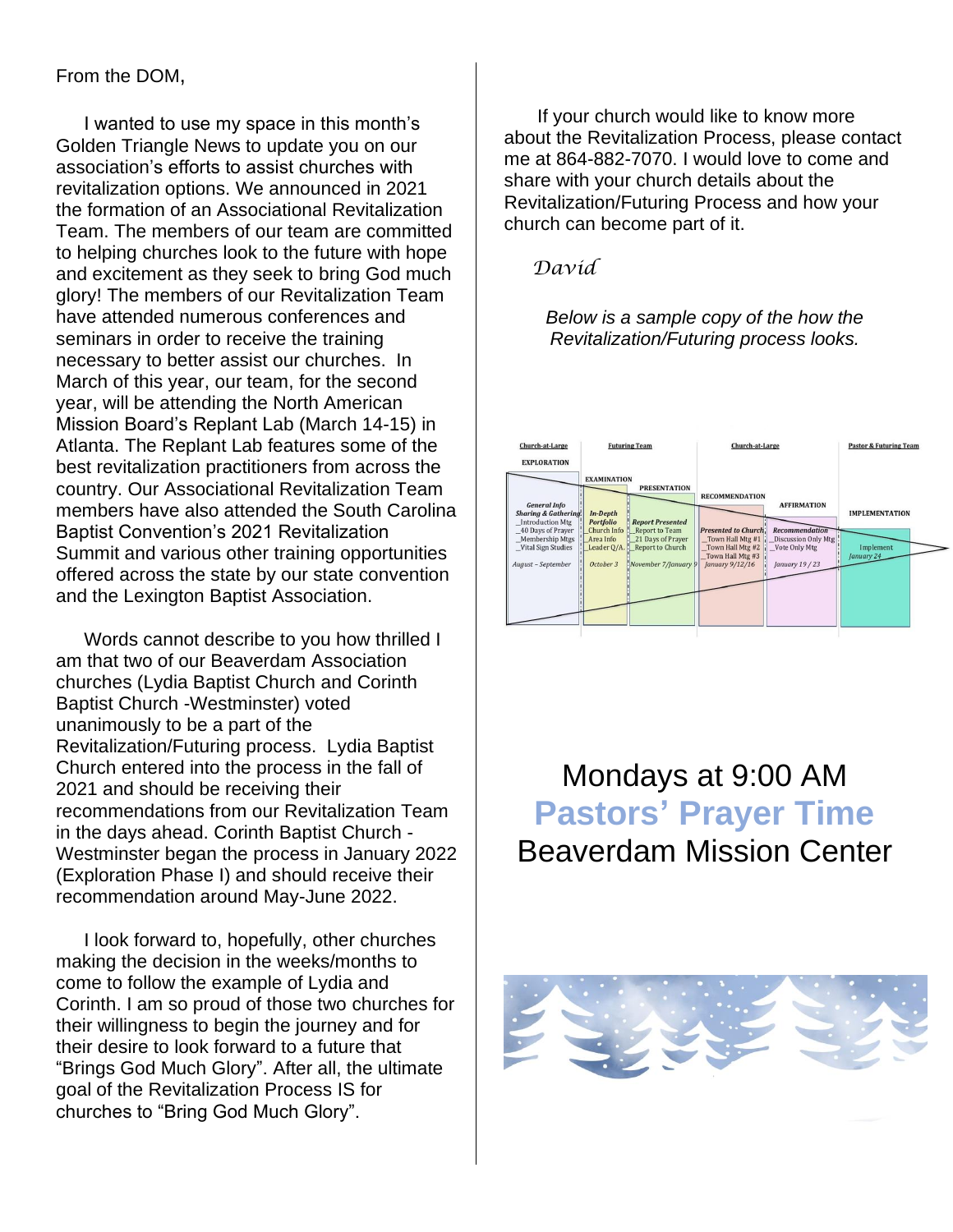# **Church Contributions**

|                                               | Dec 21           | Jan-Dec 21           |
|-----------------------------------------------|------------------|----------------------|
| Beaverdam                                     | 159.63           | 2,271.20             |
| <b>Belmont</b><br><b>Bethel</b>               | 0.00<br>155.00   | 0.00<br>2,886.20     |
| Bethlehem                                     | 0.00             | 0.00                 |
| Calvary                                       | 46.92            | 883.25               |
| Chauga                                        | 58.99            | 761.13               |
| Cheohee<br>Clearmont                          | 200.00<br>300.00 | 2,400.00<br>4,143.06 |
| <b>College Street</b>                         | 881.99           | 9,801.53             |
| Coneross                                      | 75.00            | 900.00               |
| Corinth - Seneca                              | 0.00             | 1,800.00             |
| Corinth - Westminster<br>Cross Roads - Seneca | 500.00           | 2,000.00             |
| Cross Roads - Westminster                     | 151.08<br>100.00 | 1,438.20<br>1,200.00 |
| Damascus                                      | 0.00             | 100.00               |
| Davis Creek                                   | 0.00             | 0.00                 |
| Earle's Grove                                 | 919.23           | 13,738.99            |
| Ebenezer<br>Faith                             | 1,000.00<br>0.00 | 4,000.00<br>790.19   |
| <b>Fants Grove</b>                            | 292.86           | 1,485.06             |
| Golden Corner                                 | 0.00             | 6,000.00             |
| <b>Heart Land</b>                             | 111.00           | 1,340.00             |
| Hepsibah                                      | 780.34           | 9,364.08             |
| <b>Holly Springs</b><br>Hopewell              | 471.50<br>410.44 | 5,125.50<br>5,732.38 |
| Iglesia Bautista Bethel                       | 0.00             | 0.00                 |
| Little River                                  | 0.00             | 0.00                 |
| Long Creek                                    | 334.00           | 2,004.00             |
| Lydia                                         | 0.00             | 4,098.66             |
| Maranatha<br>Monte Vista                      | 87.18            | 1,131.37             |
| Mountain Rest                                 | 25.00<br>634.42  | 300.00<br>8,526.55   |
| Mountain View                                 | 100.00           | 1,200.00             |
| Mt. Freedom                                   | 300.00           | 2,525.00             |
| Mt. Pleasant                                  | 333.32           | 1,999.92             |
| Mt. Tabor                                     | 193.16           | 2,332.51             |
| New Hope<br>Old Liberty                       | 323.00<br>284.35 | 4,544.00<br>3,136.16 |
| Open Door                                     | 125.00           | 1,500.00             |
| <b>Pleasant Grove</b>                         | 0.00             | 614.61               |
| Pleasant Hill                                 | 100.00           | 1,200.00             |
| Pleasant Ridge                                | 500.00           | 6,000.00             |
| Poplar Springs<br>Puerta Abierta              | 498.74<br>0.00   | 6,719.23<br>0.00     |
| <b>Reedy Fork</b>                             | 377.56           | 3,634.06             |
| Retreat                                       | 0.00             | 0.00                 |
| Return                                        | 487.26           | 10,057.31            |
| Rock Hill                                     | 0.00             | 0.00                 |
| Rocky Knoll<br>Salem                          | 435.15<br>0.00   | 5,050.89<br>5,000.00 |
| Scenic Heights                                | 300.00           | 3,600.00             |
| Seneca                                        | 1,743.00         | 16,114.13            |
| Shiloh                                        | 0.00             | 0.00                 |
| Snow Creek                                    | 0.00             | 1,382.96             |
| Souls Harbor<br>South Union                   | 145.00<br>160.58 | 1,740.00<br>2,030.30 |
| Utica                                         | 1,210.05         | 16,745.37            |
| Walhalla                                      | 0.00             | 600.00               |
| Welcome                                       | 115.24           | 1,956.84             |
| <b>West Union</b>                             | 0.00             | 0.00                 |
| Westminster<br><b>Westminster First</b>       | 500.00<br>125.00 | 6,000.00<br>1,500.00 |
| <b>Wolf Stake</b>                             | 0.00             | 941.00               |
| Total                                         | 16,050.99        | 202,345.64           |
| <b>Other Contributions</b>                    |                  |                      |
| Lifepoint                                     |                  | 3,000.00             |
| La Roca                                       |                  | 250.00               |
| The Well                                      |                  | 1,500.00             |
| <b>Total Income</b>                           | 16,050.99        | 207,095.64           |

# **Church News**

#### *Staff Changes:*

Rev. Ray Conway has retired as minister of music and worship at **College Street** Baptist Church.

**Maranatha** Baptist Church has called Jeff Lunsford as pastor.

Rev. Randy Phillips has been called as pastor of **Monte Vista** Baptist Church.

### *Staff Needs:*

**Westminster** Baptist is asking God for an individual to serve alongside our fellowship as our Family Ministry Pastor. Experience leading children and/or youth is a must. This individual will develop a discipleship culture to our next generation within the church and community. This will involve uniting the power of the church's gospel message and mission with the influence of the parental bond (family) to lead the Next Generation to Jesus. The person must be mature in their people skills in working with children, youth, parents, volunteers, and staff. They must demonstrate preparation, organization, and punctuality. The person WBC is seeking is one who has an ever-growing desire to bring God Glory through their life story. Connect with Pastor David to send your resume or request a full job description: david.walker@wbc.life.



## **Focus on WMU**

## **Sunday, February 20**

### **Operation Christmas Child Update**

New Hope Baptist Church collected **4,734** boxes for Operation Christmas Child.

# **2022 IRS Mileage Rates**

- 58.5 cents per mile driven for business use
- 18 cents per mile driven for medical, or moving purposes for qualified active-duty members of the Armed Forces
- 14 cents per mile driven in service of charitable organizations



### **IMPACT**

February 17, 2022

Shandon Baptist Church, Columbia, SC

"IMPACT is one day dedicated to creating a vibrant environment for networking and resourcing with nearly 1,000 like-minded pastors, church planters, staff, and church leaders." - SCBC

**Featuring Speakers**: Nik Ripken and Jose Rondon

Breakout Tracks Include

- **Ministry Assistants**
- **Student Ministry**
- Children's Ministry
- **Worship**

Register at scbaptist.org/impact \$60 / person

Groups 10+ - \$50/person

Need more info? Contact Allison Bardin at allisonbardin@scbaptist.org or 803-227-6046